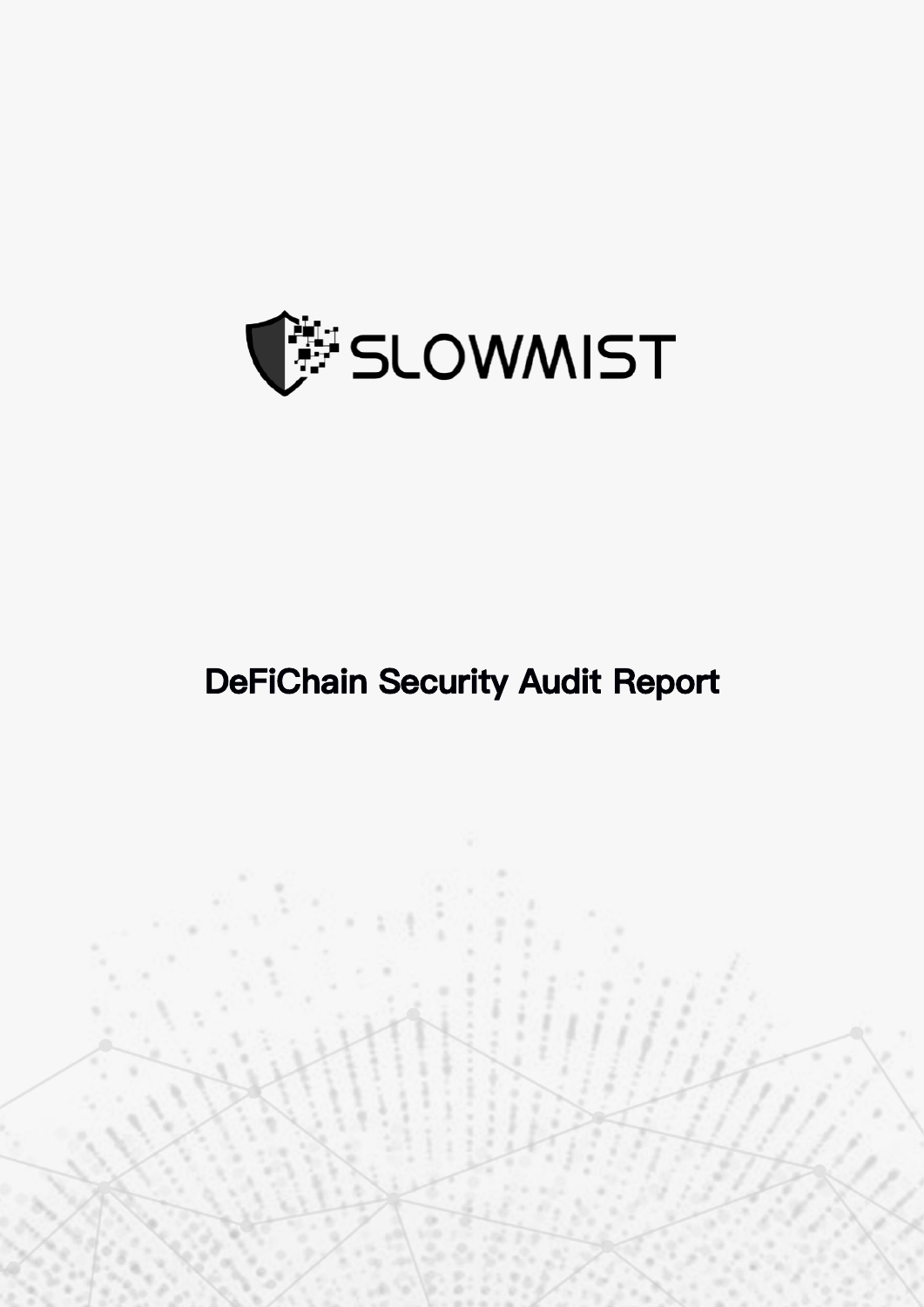| . 9 |  |
|-----|--|
|     |  |
|     |  |
|     |  |
|     |  |
|     |  |
|     |  |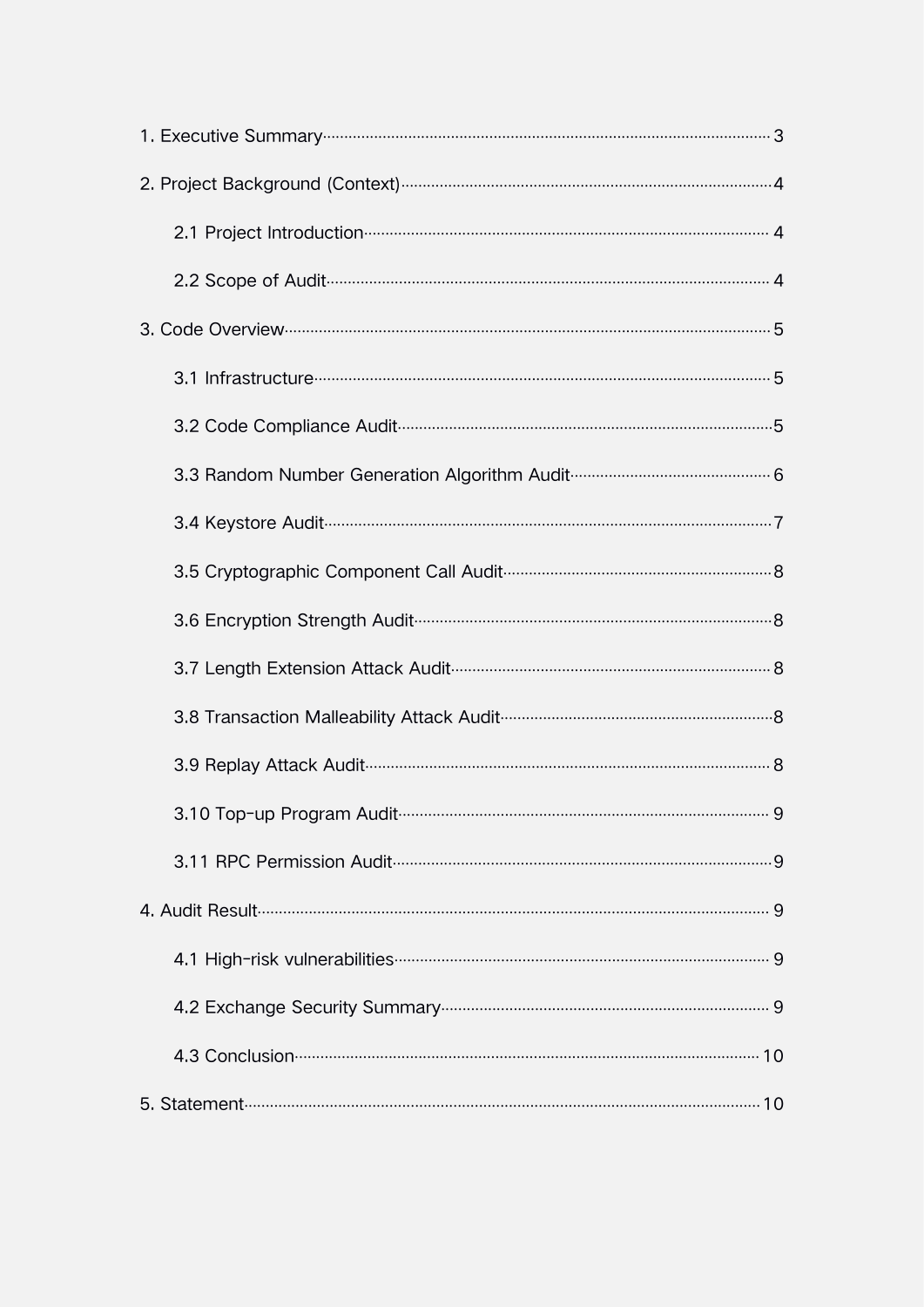## 1. Executive Summary

On Sep.11, 2020, the SlowMist security team received the DeFiChain team's security audit application for DeFiChain, developed the audit plan according to the agreement of both parties and the characteristics of the project, and finally issued the security audit report.

The SlowMist security team adopts the strategy of "black, grey box lead, white box assists" to conduct a complete security test on the project in the way closest to the real attack.

| Black box | Conduct security tests from an attacker's perspective externally.             |
|-----------|-------------------------------------------------------------------------------|
| testing   |                                                                               |
| Grey box  | Conduct security testing on code module through the scripting tool, observing |
| testing   | the internal running status, mining weaknesses.                               |
| White box | Based on the open source code, non-open source code, to detect wether there   |
| testing   | are vulnerabilities in programs suck as nodes, SDK, etc.                      |

SlowMist blockchain system test method:

 $\top$ 

#### SlowMist blockchain risk level:

| Critical        | Critical vulnerabilities will have a significant impact on the security of the  |  |
|-----------------|---------------------------------------------------------------------------------|--|
| vulnerabilities | blockchain, and it is strongly recommended to fix the critical vulnerabilities. |  |
| High-risk       | High-risk vulnerabilities will affect the normal operation of blockchain. It is |  |
| vulnerabilities | strongly recommended to fix high-risk vulnerabilities.                          |  |
|                 |                                                                                 |  |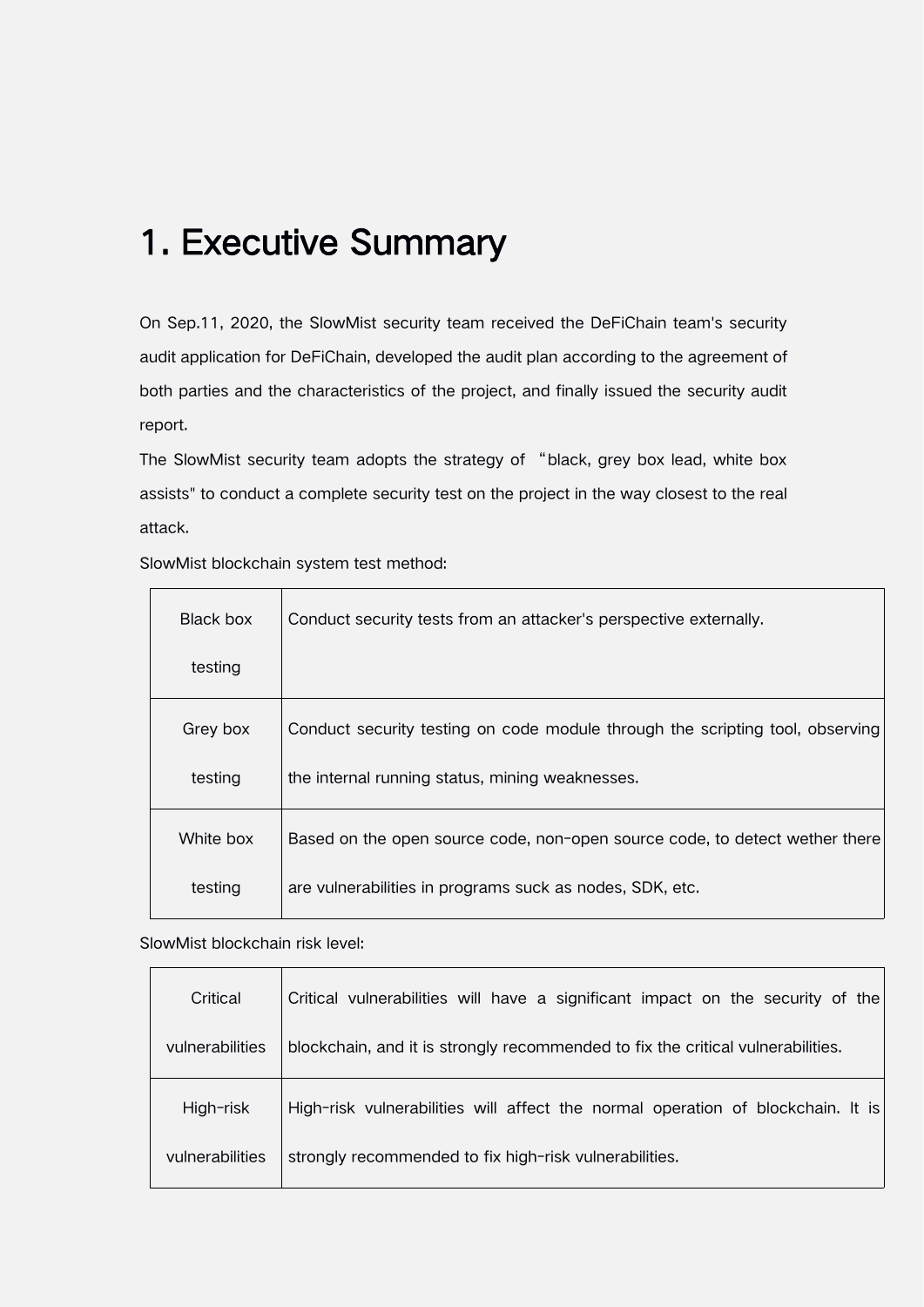| Medium-risk                 | Medium vulnerability will affect the operation of blockchain. It is recommended                                                                                                                                 |  |
|-----------------------------|-----------------------------------------------------------------------------------------------------------------------------------------------------------------------------------------------------------------|--|
| vulnerablities              | to fix medium-risk vulnerabilities.                                                                                                                                                                             |  |
| Low-risk<br>vulnerabilities | Low-risk vulnerabilities may affect the operation of blockchain in certain<br>scenarios. It is suggested that the project party should evaluate and consider<br>whether these vulnerabilities need to be fixed. |  |
| <b>Weaknesses</b>           | There are safety risks theoretically, but it is extremely difficult to reproduce in<br>engineering.                                                                                                             |  |
| Enhancement                 | There are better practices for coding or architecture.                                                                                                                                                          |  |
| Suggestions                 |                                                                                                                                                                                                                 |  |

# 2. Project Background (Context)

### 2.1 Project Introduction

Project website: https://defichain.com/ Project source code: https://github.com/DeFiCh/ain Coin symbol: DFI Audit version: v1.0.2

## 2.2 Scope of Audit

The main types of security audit include:

| No. | <b>Audit Category</b> | <b>Audit Result</b> |
|-----|-----------------------|---------------------|
|     |                       |                     |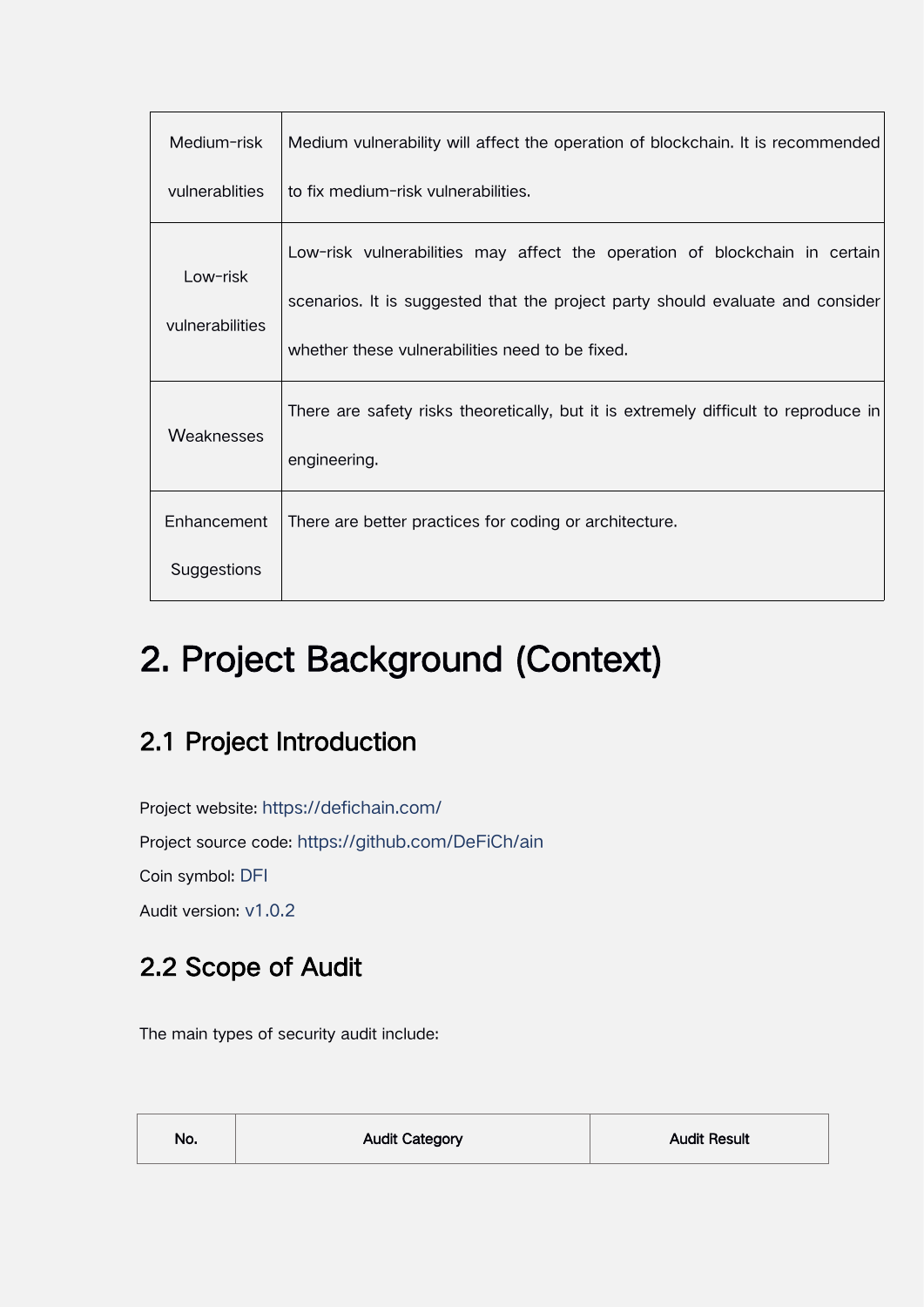| 1              | Code Compliance Audit                        | <b>PASS</b> |  |
|----------------|----------------------------------------------|-------------|--|
| $\overline{2}$ | Random Number Generation Algorithm Audit     | <b>PASS</b> |  |
| 3              | Keystore Audit                               | <b>PASS</b> |  |
| $\overline{4}$ | Cryptographic Component Call Audit           | <b>PASS</b> |  |
| 5              | <b>Encryption Strength Audit</b>             | <b>PASS</b> |  |
| 6              | Length Extension Attack Audit                | <b>PASS</b> |  |
| 7              | <b>Transaction Malleability Attack Audit</b> | <b>PASS</b> |  |
| 8              | Replay Attack Audit                          | <b>PASS</b> |  |
| 9              | Top-up Program Audit                         | <b>PASS</b> |  |
| 10             | <b>RPC Permission Audit</b>                  | <b>PASS</b> |  |

(other unknown security vulnerabilities are not included in the scope of responsibility of this audit)

# 3. Code Overview

#### 3.1 Infrastructure

DeFiChain developed based on the open source Bitcoin release-v0.18.1, using PoS consensus algorithm, The main function changes are as follows:

(1). Replace "Bitcoin" words to "DeFiChain";

(2). The consensus protocol has been changed from PoW to PoS, masternodes produce

block for the chain, which has better performance;

(3). Change chain parameters.

#### 3.2 Code Compliance Audit

Fork open source blockchain source code will cause problems such as replay attacks and node address pool pollution. We conduct relevant security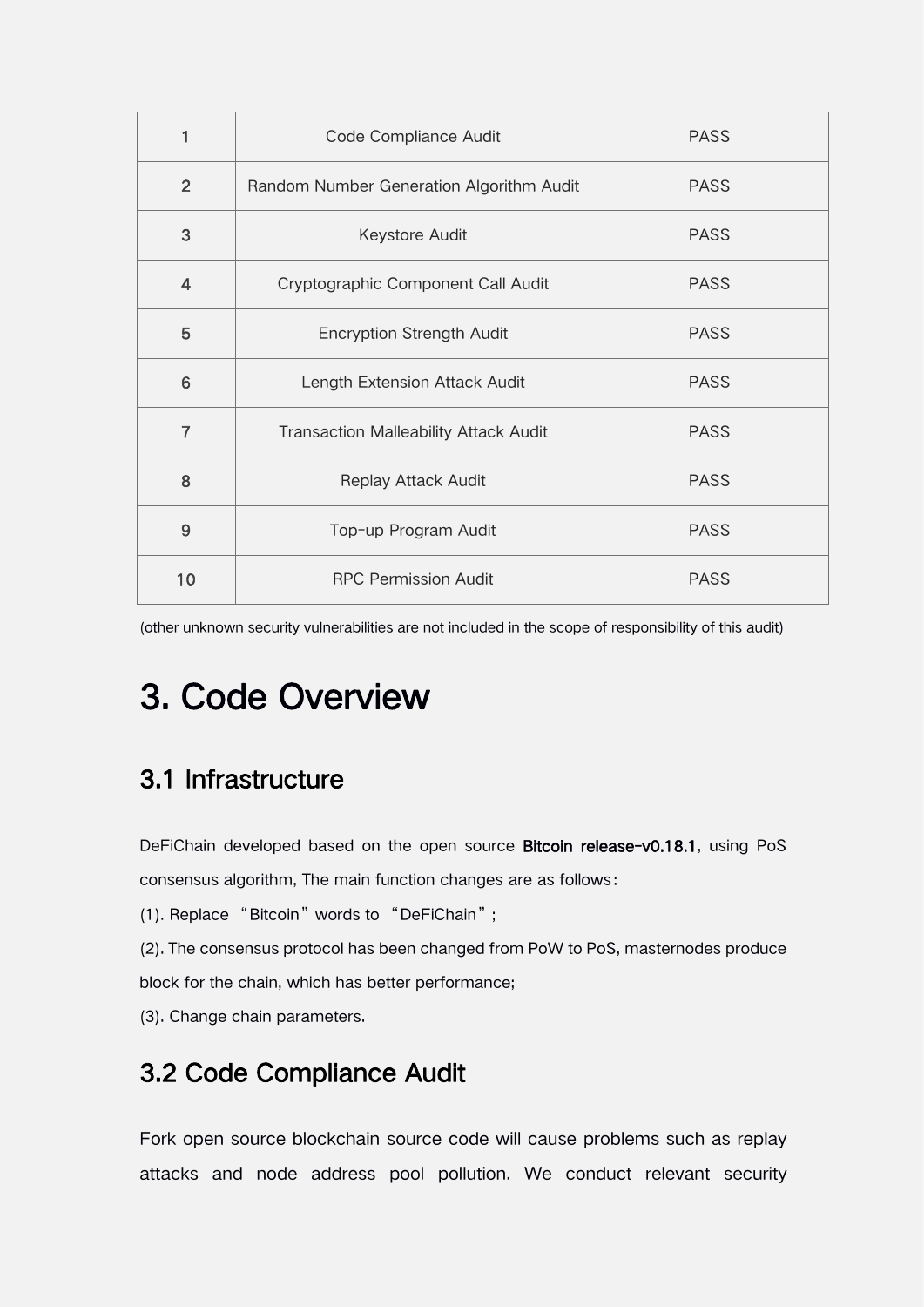compliance assessments for this.

```
• ain/src/chainparams.cpp
/**
* The message start string is designed to be unlikely to occur in normal data.
* The characters are rarely used upper ASCII, not valid as UTF-8, and produce
* a large 32-bit integer with any alignment.
\star/
pchMessageStart[0] = 0xf9;
pchMessageStart[1] = 0xbe;
pchMessageStart[2] = 0xb4;
pchMessageStart[3] = 0xd9;
nDefaultPort = 8555;
nPruneAfterHeight = 100000;
m_assumed_blockchain_size = 240;
m_assumed_chain_state_size = 3;
```
DeFiChain P2P protocol message structure's magic value is `F9BEB4D9`, which is the same with Bitcoin, it will cause peer pool pollution.

#### 3.3 Random Number Generation Algorithm Audit

Generating random numbers based on /dev/urandom is security enough.

```
 ain/src/random.cpp
```

```
void GetStrongRandBytes(unsigned char* buf, int num) noexcept { ProcRand(buf, num,
RNGLevel: SLOW); }
//SlowMist//...snip...
static void ProcRand(unsigned char* out, int num, RNGLevel level)
\{// Make sure the RNG is initialized first (as all Seed* function possibly need hwrand to
be available).
RNGState& rng = GetRNGState();
assert(num \leq 32);CSHA512 hasher;
switch (level) {
case RNGLevel::FAST:
```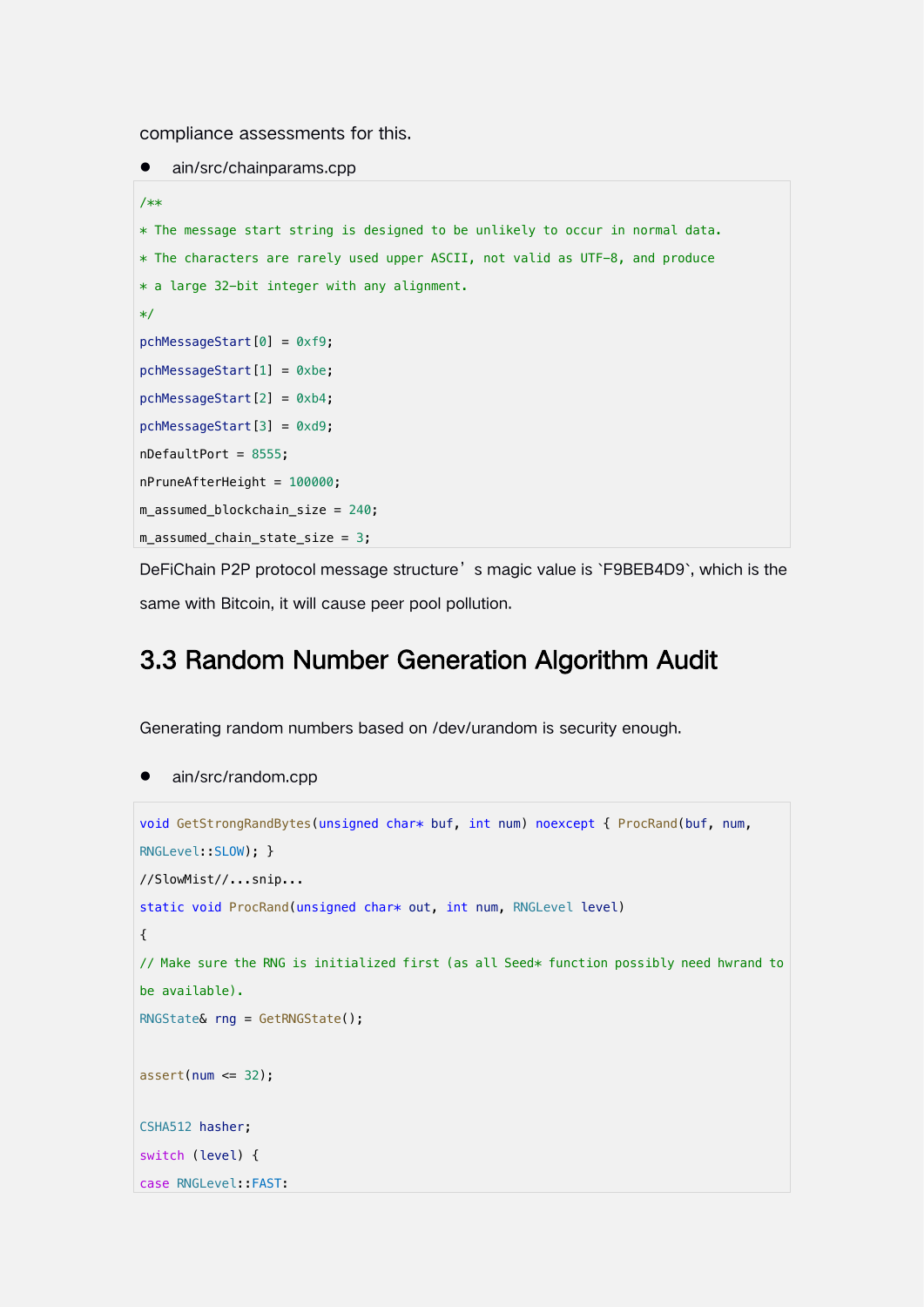```
SeedFast(hasher);
break;
case RNGLevel::SLOW:
SeedSlow(hasher);
break;
case RNGLevel::SLEEP:
SeedSleep(hasher, rng);
break;
}
// Combine with and update state
if (!rng.MixExtract(out, num, std::move(hasher), false)) {
// On the first invocation, also seed with SeedStartup().
CSHA512 startup_hasher;
SeedStartup(startup_hasher, rng);
rng.MixExtract(out, num, std::move(startup_hasher), true);
}
// For anything but the 'fast' level, feed the resulting RNG output (after an additional
hashing step) back into OpenSSL.
if (level != RNGLevel::FAST) {
unsigned char buf[64];
CSHA512().Write(out, num).Finalize(buf);
RAND_add(buf, sizeof(buf), num);
memory_cleanse(buf, 64);
}
}
```
### 3.4 Keystore Audit

The wallet password strength has not been verified. Weak passwords such as `123456`

can be used in the test, which can be easily crack.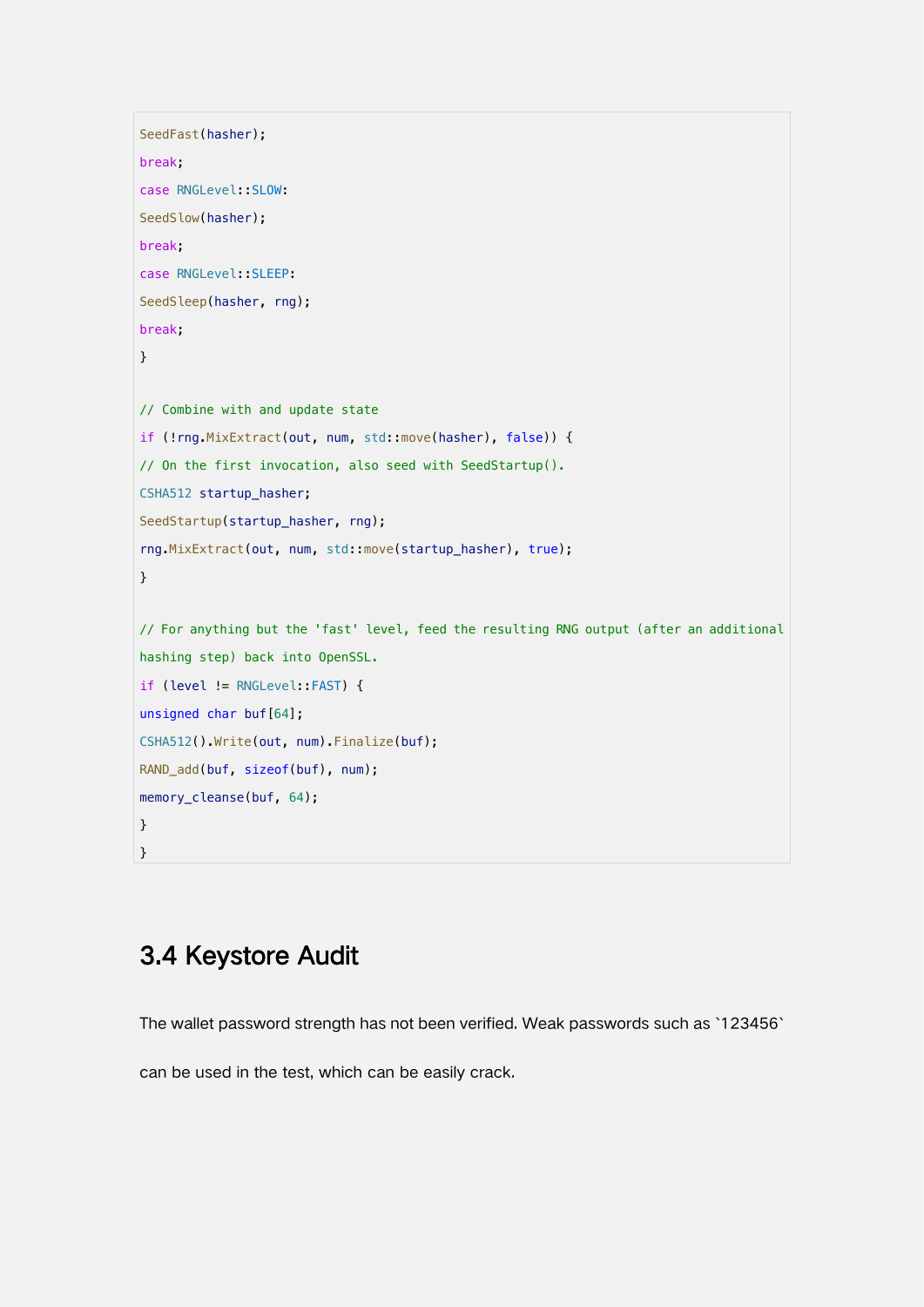#### 3.5 Cryptographic Component Call Audit

No error calls were found.

#### 3.6 Encryption Strength Audit

Weak hash functions such as md5 and sha1 are not used.

#### 3.7 Length Extension Attack Audit

In cryptography and computer security, a length extension attack is a type of attack where an attacker can use Hash(message1) and the length of message1 to calculate Hash(message1 ‖ message2) for an attacker-controlled message2, without needing to know the content of message1. Algorithms like MD5, SHA-1, and SHA-2 that are based on the Merkle–Damgård construction are susceptible to this kind of attack. The SHA-3 algorithm is not susceptible. No error calls were found.

#### 3.8 Transaction Malleability Attack Audit

Bip-66/Bip-62 had solve this problem.

Vulnerability reference: https://en.bitcoinwiki.org/wiki/Transaction\_Malleability

#### 3.9 Replay Attack Audit

Based on the UTXO model, there is no replay problem on the chain, the same UTXO does not exist on different chains, and transactions cannot be replayed.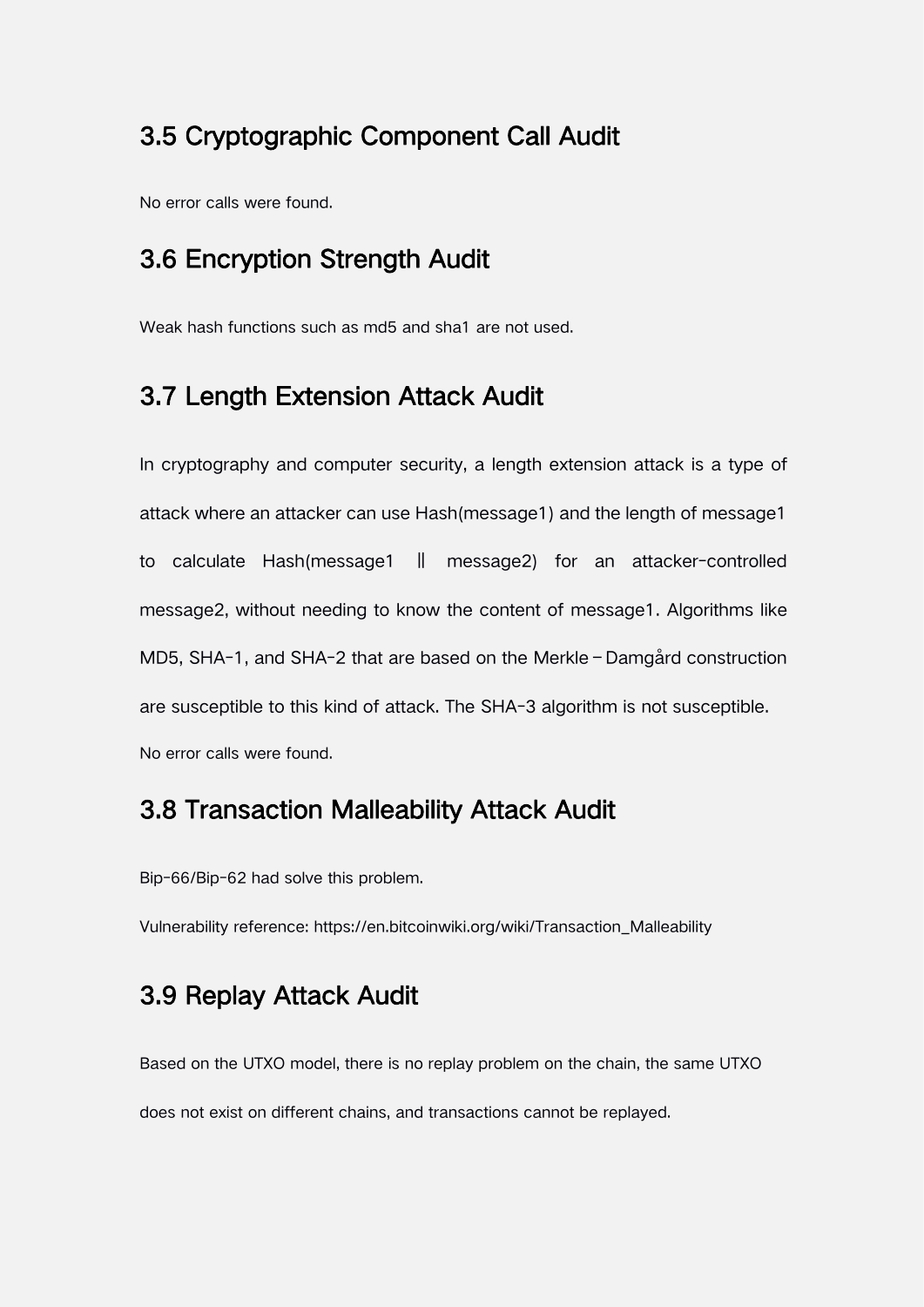### 3.10 Top-up Program Audit

There is not false top-up vulnerability found on Bitcoin chain.

### 3.11 RPC Permission Audit

RPC has the dumpprivkey and sign function, the node keep RPC port closed by default,

make sure do not open it.

Vulnerability reference: https://mp.weixin.qq.com/s/Kk2lsoQ1679Gda56Ec-zJg

# 4. Audit Result

### 4.1 High-risk vulnerabilities

 P2P protocol message structure's magic value is `F9BEB4D9`, which is the same with Bitcoin, it will cause peer pool pollution. (Fixed in: https://github.com/DeFiCh/ain/pull/36)

### 4.2 Exchange Security Summary

 Recharge entry needs to detect all relevant fields in the transaction and receipt structure, and reconcile it with the total account balance in real time. If an abnormality occurs, it needs to be manually checked before processing the entry to prevent "false top-up attacks".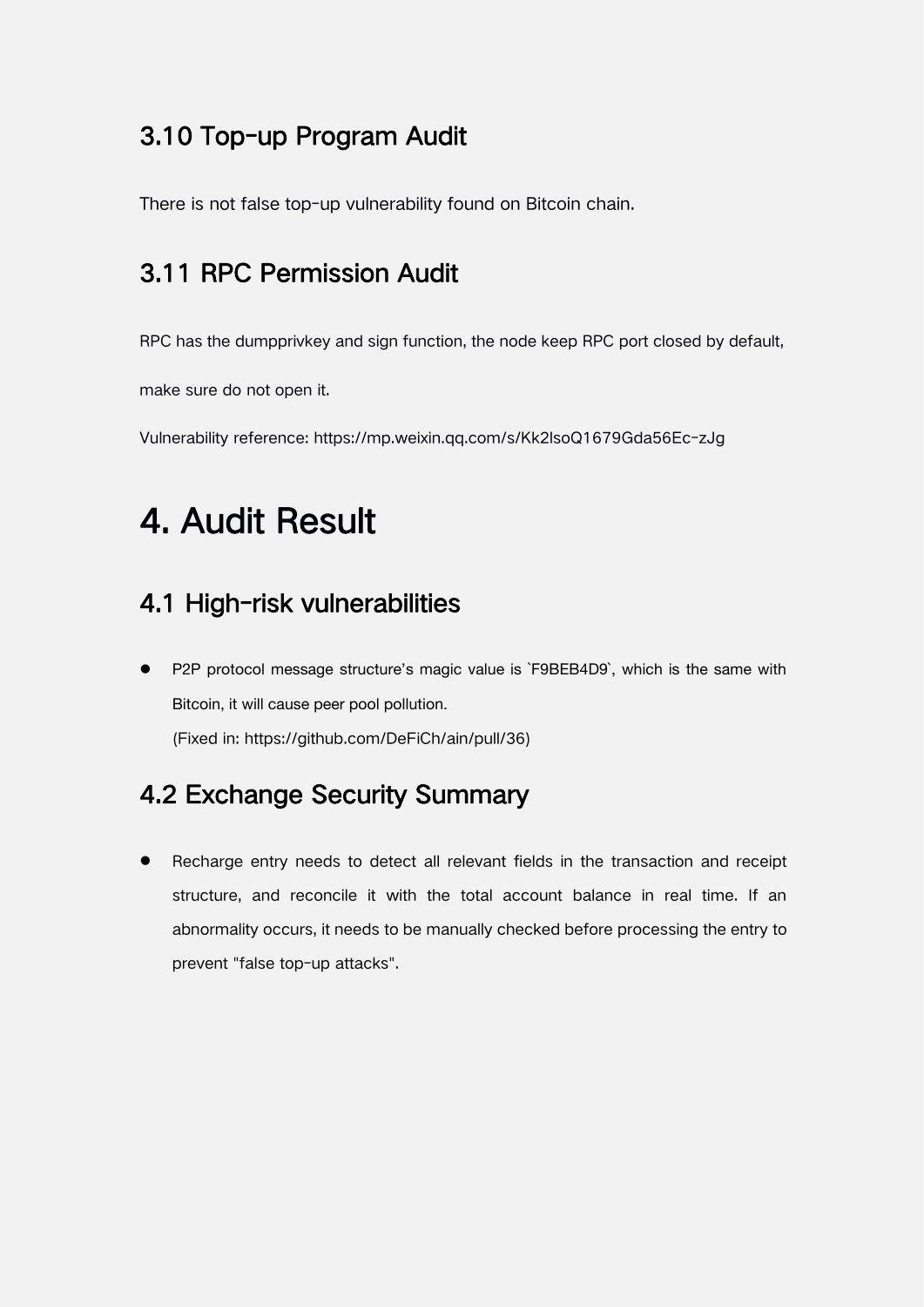#### 4.3 Conclusion

Audit result: PASS

Audit No. : BCA002009180001 Audit date: September 18,2020 Audit team: SlowMist security team Summary conclusion: After correction, all problems found have been fixed and the above risks have been eliminated by DeFiChain. Comprehensive assessed, DeFiChain has no risks above already.

## **5. Statement**

SlowMist issues this report with reference to the facts that have occurred or existed before the issuance of this report, and only assumes corresponding responsibility base on these.

For the facts that occurred or existed after the issuance, SlowMist is not able to judge the security status of this project, and is not responsible for them. The security audit analysis and other contents of this report are based on the documents and materials provided to SlowMist by the information provider till the date of the insurance this report (referred to as "provided information"). SlowMist assumes: The information provided is not missing, tampered with, deleted or concealed. If the information provided is missing, tampered with, deleted, concealed, or inconsistent with the actual situation, the SlowMist shall not be liable for any loss or adverse effect resulting therefrom. SlowMist only conducts the agreed security audit on the security situation of the project and issues this report. SlowMist is not responsible for the background and other conditions of the project.